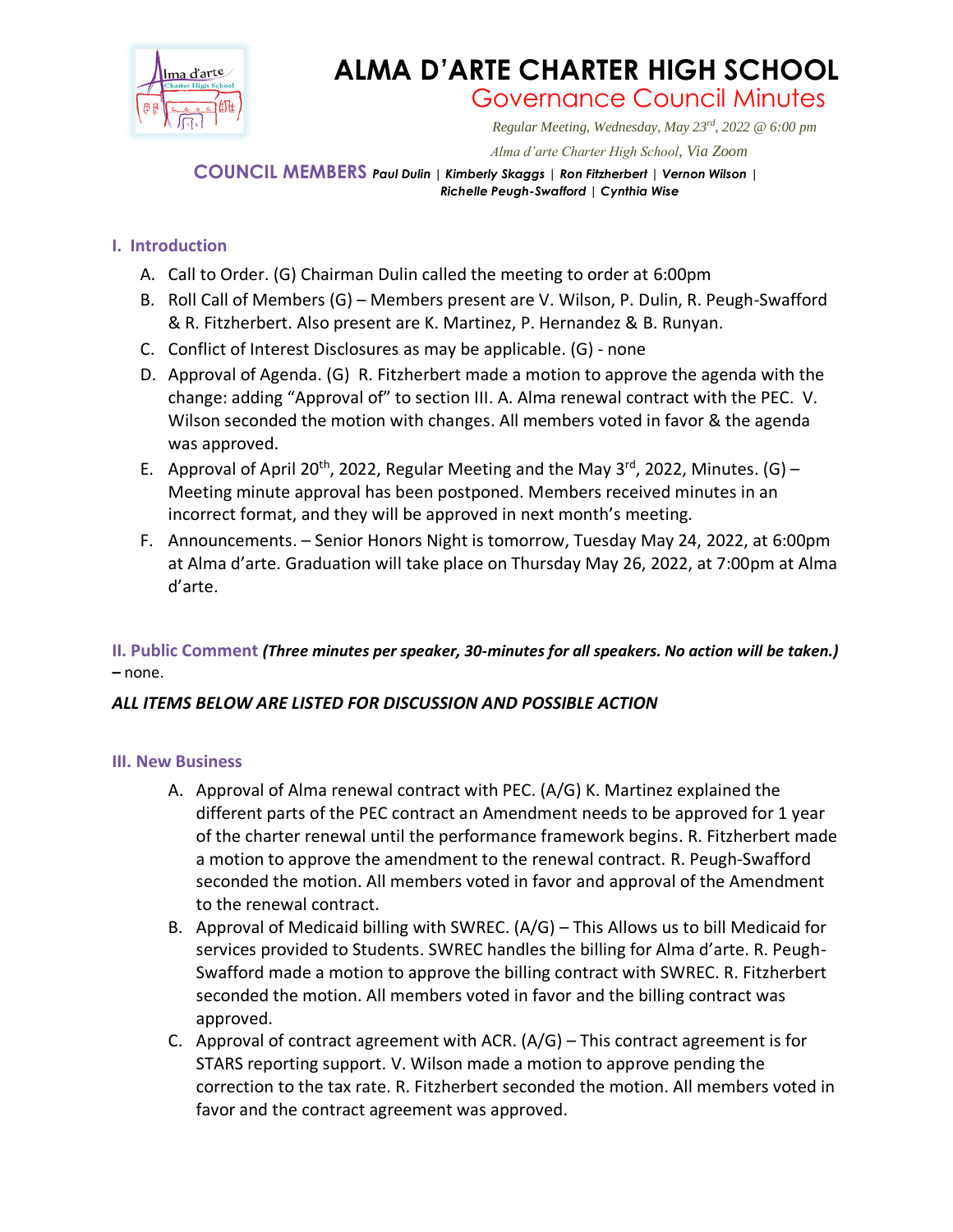#### **IV. Old/Recurring Business**

- A. Monthly Financial Report
	- 1. Financial Statements as of April  $30<sup>th</sup>$ , 2022. (F) B. Runyan of K12 Accounting reported the financial statements for the month of April. C. Gilman our regular business manager is unavailable.
	- 2. Date for the next Financial Committee meeting.  $(G/A/F)$  June 20<sup>th</sup> at 5:00pm via zoom
	- 3. BAR's Approval (if required). (G)
		- a. BARs approval R. Fitzherbert made a motion to approve BARs 30-I, 31-I, 33-I, 34-D, 35-I. R. Peugh-Fitzherbert seconded the motion. Members voted as follows: V. Wilson – yes, R. Fitzherbert – yes, R. Peugh-Swafford – yes, & P. Dulin – yes. All members voted in favor and the BARs were approved.
	- 4. Payroll and Accounts Payable Acceptance and Approval. (G) R. Peugh-Swafford made a motion to approve the Payroll & Accounts Payable for April 2022. R. Fitzherbert seconded the motion. Members voted as follows: V. Wilson – yes, R. Fitzherbert – yes, R. Peugh-Swafford – yes, & P. Dulin – yes. All members voted in favor and the payroll & accounts payable were approved.
- B. Monthly Administrative Report
	- 1. Monthly Principal's Update Report. (A)
		- a. Happenings and events at the school. P. Hernandez provided information on Senior Honors Night & Graduation. Fun Day/Last Day is Friday May 27. It is also an early release day.
		- b. Negotiation of the new Alma d'arte Charter with the PEC and the required performance framework. – see above.
		- c. Current enrollment by grade and next year's new enrollments. Current enrollment is still at 127. We are Graduating 34 seniors. We currently have 16 pre-registered students for fall, so we are almost halfway to replacing our 34 graduates.
		- d. Attendance.
		- e. Academics, including reading and math as required by the PED. Scoring of the most recent testing is happening. Hopefully we will have test results for comparison at next meeting.
		- f. Steps to involve the business community, the press, etc. Irene Oliver-Lewis has become involved with Alma again. A formal dedication ceremony for the theater is set for February 23, 2023.
		- g. Parental involvement. Ms. Martinez has solicited some new parent involvement for next year.
	- 2. Equity Council Update by Ray Padilla. (A/G) There was no equity council meeting this month. However, Mr. Padilla will be attending a state meeting this week. There are a lot of things still in the planning stages. He is eager to work